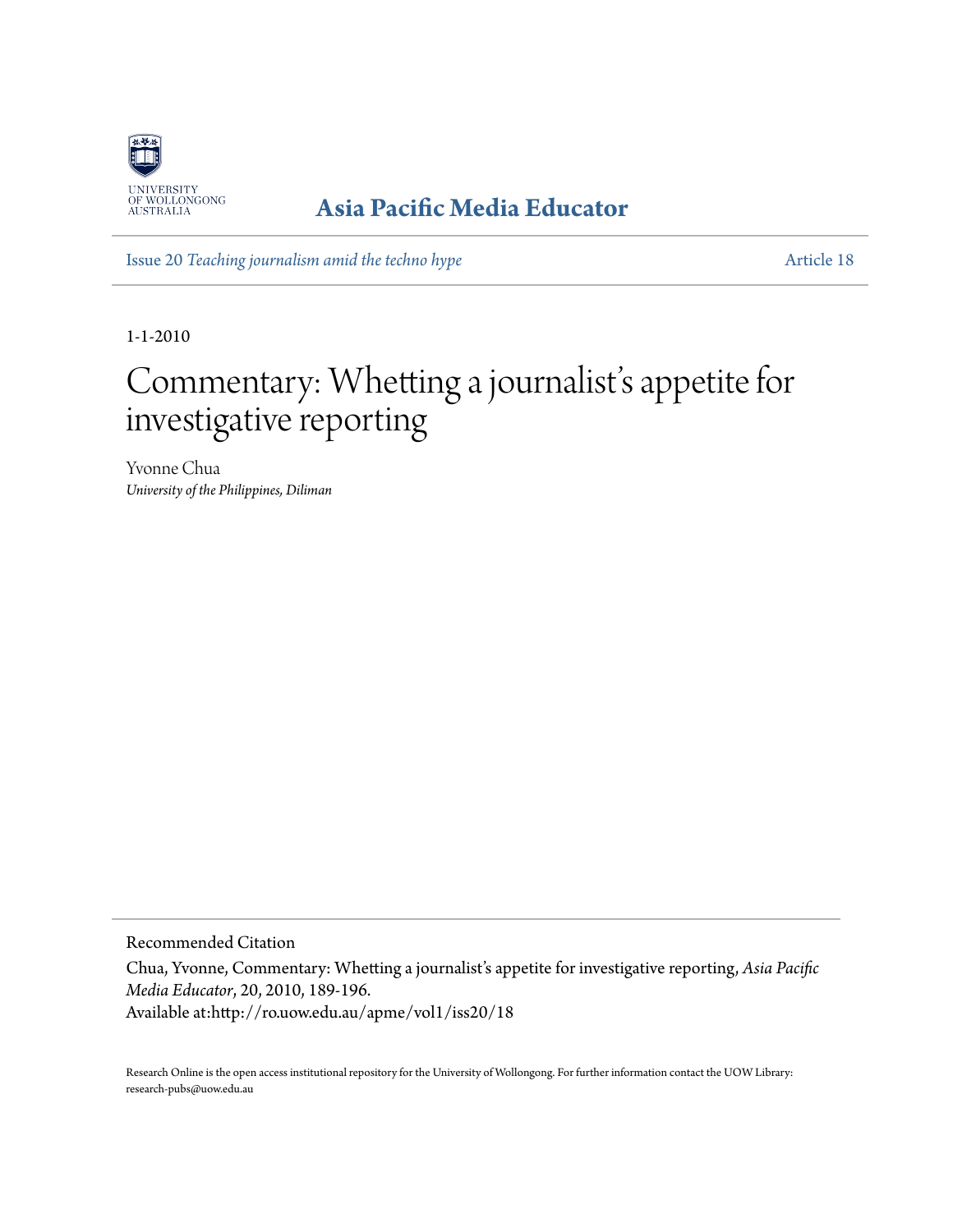## **Commentary** Whetting a journalist's appetite for investigative reporting



**Yvonne Chua** University of the Philippines, Diliman bonchua@pldtdsl.net

Interest in investigative journalism has spiked in Asia and elsewhere, especially in new democracies, and along with it the demand for training in this field. The challenge for trainers in investigative reporting is to help journalists nimbly navigate what is often uncharted territory that demands dogged pursuit and unraveling of the truth. How to do it? This article shares with journalism trainers a few useful tips on getting journalists hooked on muckraking.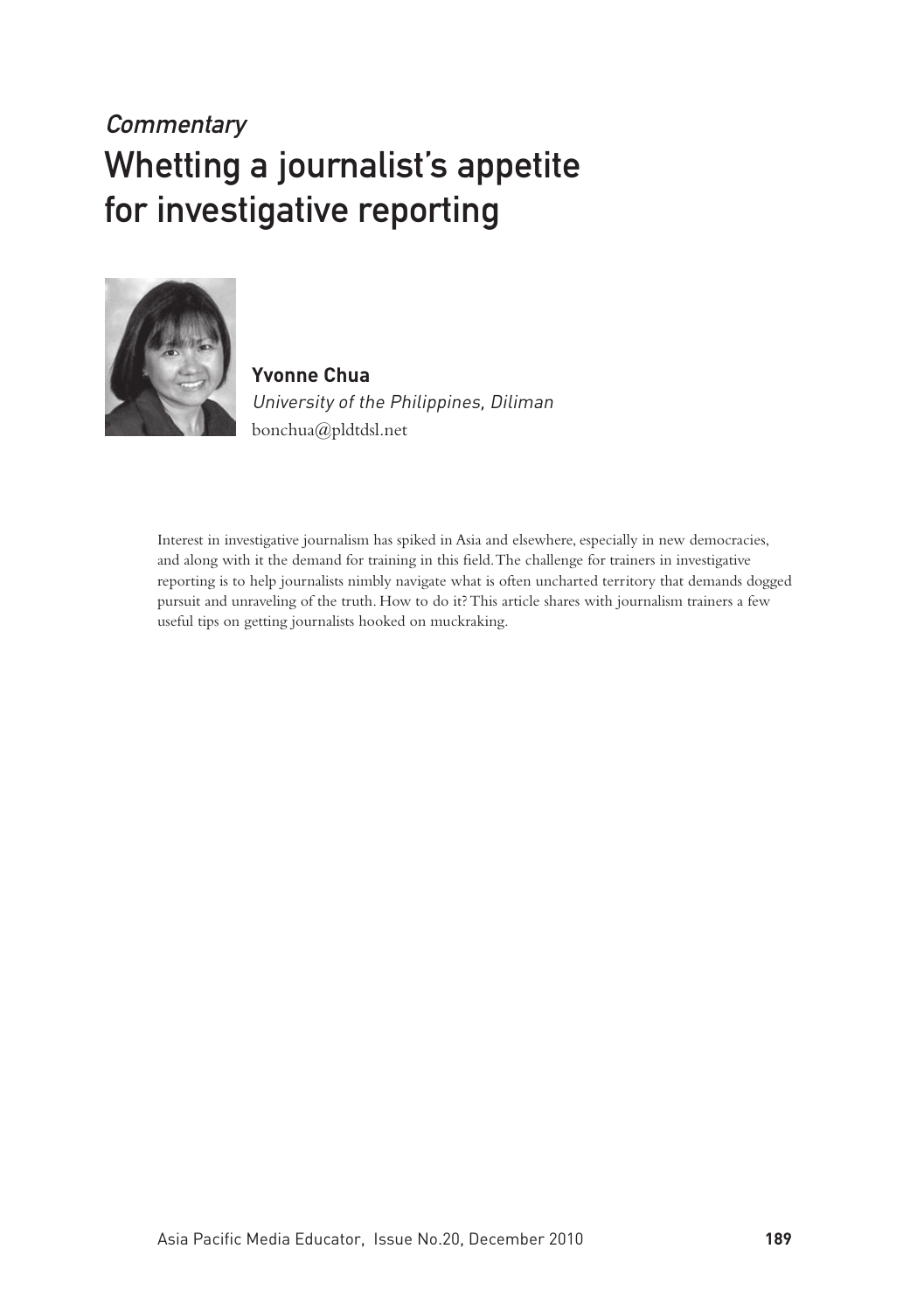The fifty-something radio journalist stood tall and proud when he reported to fellow participants at an investigative reporting workshop what he planned to track in the next six months: *All* the ill-gotten assets the dictator Ferdinand Marcos had accumulated in his 20-year reign and stashed at home and abroad, including the United States and Switzerland.

The workshop was one of the first few I had put together in the mid-1990s, shortly after coming on board as director of training at the Philippine Center for Investigative Journalism.

Gently and patiently, PCIJ trainers, myself included, explained why the radio veteran's first crack at investigative reporting, albeit fascinating, would be quixotic: A government commission dedicated to recovering the Marcos assets itself had barely pinpointed a fraction of the former president's wealth in what was by then its ninth year of existence.

This episode instantly pops into my mind each time I'm asked to share with fellow journalists what investigative reporting entails. One of the perennial challenges is to see to it that neophyte investigators take on small, realistic and manageable yet highimpact investigative projects. This guarantees a higher success rate and, consequently, builds their self-confidence to embark on more ambitious muckraking projects later on.

In many parts of Asia, interest in the work of investigative journalists began to pick up in the 1990s as more countries joined the march toward democracy. The Philippines, which had regained its democracy after the fall of Marcos in 1986, enjoyed a headstart in this genre of journalism.

By then, a handful of newspapers had tried their hand at investigative reporting. The television news magazine show *"Probe"* had built a loyal following for its investigative pieces. And PCIJ, which was founded in 1989, had been releasing the results of its trail-blazing investigations on a broad range of subjects, from the presidency and the legislature to health and women.

The mounting curiosity about investigative reporting, plus the growing demand for training in this field, eventually led PCIJ to create its Training Desk in 1994. Countless of investigative reporting workshops later, done at home and overseas, I've compiled a list of must-remembers as a trainer.

Don't set goals that are too high. The last thing to expect is that one training course will turn reporters into investigative journalists. Many often go into investigative reporting training just to find out what for them is still uncharted territory. After the first course, some conclude they are not cut out for sleuthing. Your only hope is that the training will equip them with new knowledge, skills and attitudes they can apply to their regular reporting.

There are journalists who want to do investigative reporting but may not be quite ready. The problem often has to do with their lack of mastery of journalism fundamentals. Sometimes it turns out that the more urgent need is a course on fact-checking or developing stories. The trainer may thus deem it best to eschew an investigative journalism course and settle first for a basic or advanced reporting seminar to ease these journalists' transition to investigatory work.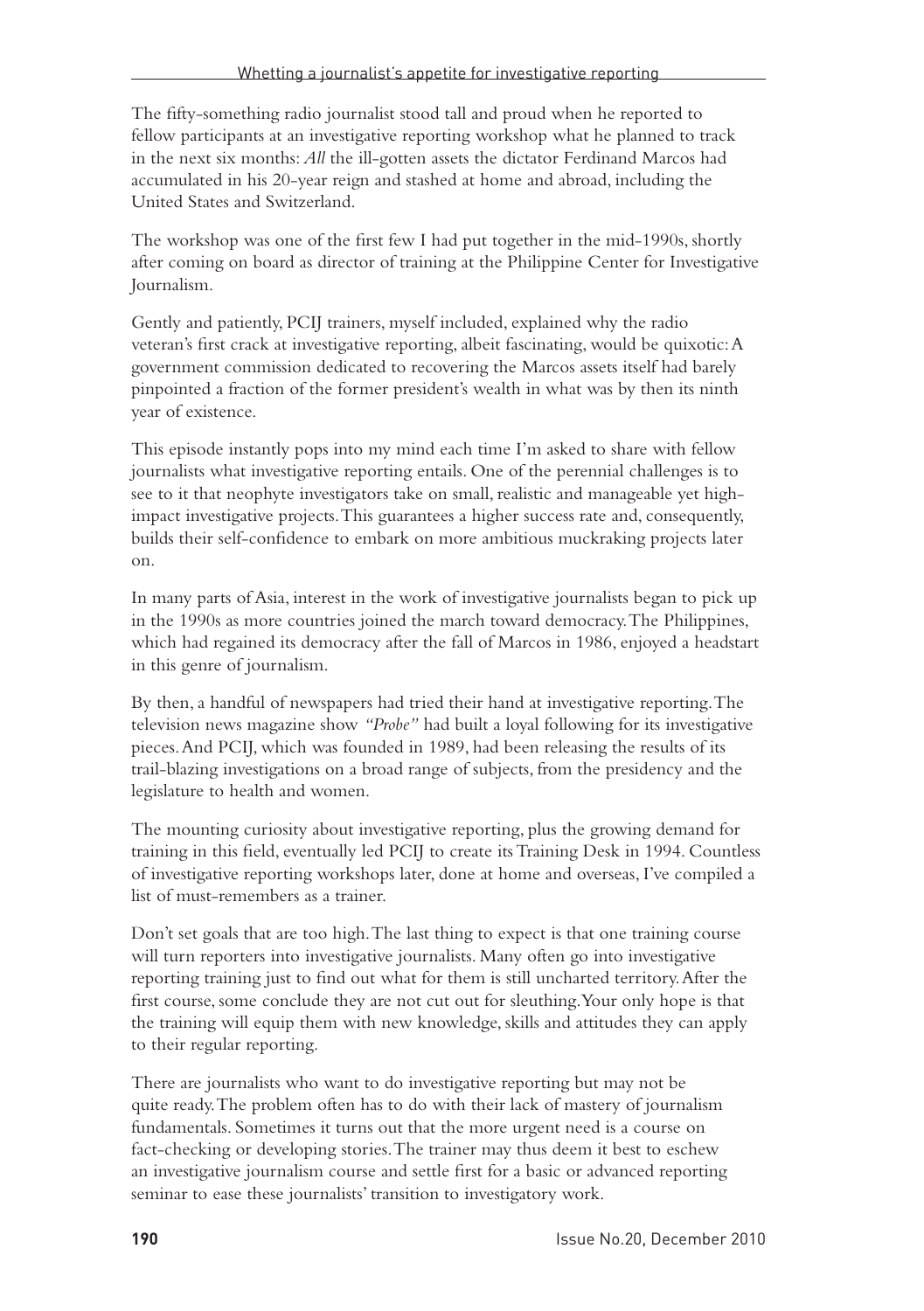At the minimum, especially for a one- to three-day training, a basic investigative reporting course must attempt to define investigative reporting; explain the investigative process; illustrate the different investigative techniques, particularly the use of documents, pinning down important human sources and maximizing the use of computers; and discuss the ethical and legal concerns of investigative reporting

A writing workshop may not always work in an introductory course. Two or three days will give journalists sufficient time to plan an investigation, but not pull it off. In which case, they have nothing to write. At best, the basic course can introduce different strategies for organizing data and packaging stories and the conscious use of the nut graph. Use published reports as models.

As well, sector-specific sessions such as investigating business, environment and gender issues can be thrown into the basic course. But the topics would depend highly on the interests of the journalists. It would be a mistake to discuss business and economic stories with an audience consisting mostly of police reporters. For a highly diverse group, finding the right mix of topics is a big challenge.

A few themes appeal to many journalists. Corruption is one of them. But that can become a problem in itself. It can reinforce the mis-notion that investigative reporting must always be exposes about corruption, to the detriment of other issues that are worth probing.

So rather deliberately and pointedly, journalists should be told what investigative reporting is all about. It is, as the famous American investigative journalist Robert Greene reminds us, "the reporting, through one's own work, product and initiative, matters of importance which some persons or organizations wish to keep secret." These are stories on whatever issues that have impact on the public: water and sanitation, peace and order, health, taxes.

Journalists learn fast when shown examples of investigations that have been done. The examples also help them narrow and sharpen the focus of their investigations instead of dwelling on broad and vague themes such as corruption in public education, the threat of bird flu or AH1N1 or, in the case of the radio journalist in the opening paragraph, the entire ill-gotten wealth of Marcos.

One effective training material Filipino investigative journalist Luz Rimban has been using is a short TV report by a network about a hitherto unknown fact about peeled garlic that some hotels and fastfood restaurants buy in bulk from a Manila public market. Caught on camera was the revolting process of peeling and cleaning the spice: Clusters of garlic were first dropped into big plastic pails. Next, the containers were filled with petrol and laundry and bleaching powder. Vendors, with their unwashed bare feet, then stomped on the garlic until the peel came off. The last step was to rinse the garlic with water to wash off the smell. It is a simple but powerful story about a public health issue.

Expect journalists to grumble when you get them during the training to formulate their investigative hypothesis or the theory or hunch they intend to prove. They feel this exercise is best left to the classroom. Many change their minds, though, after they have gotten a dose of well-crafted hypotheses and been coerced to write one. By the time they put down their pens, many of them realize how the hypothesis helps delimit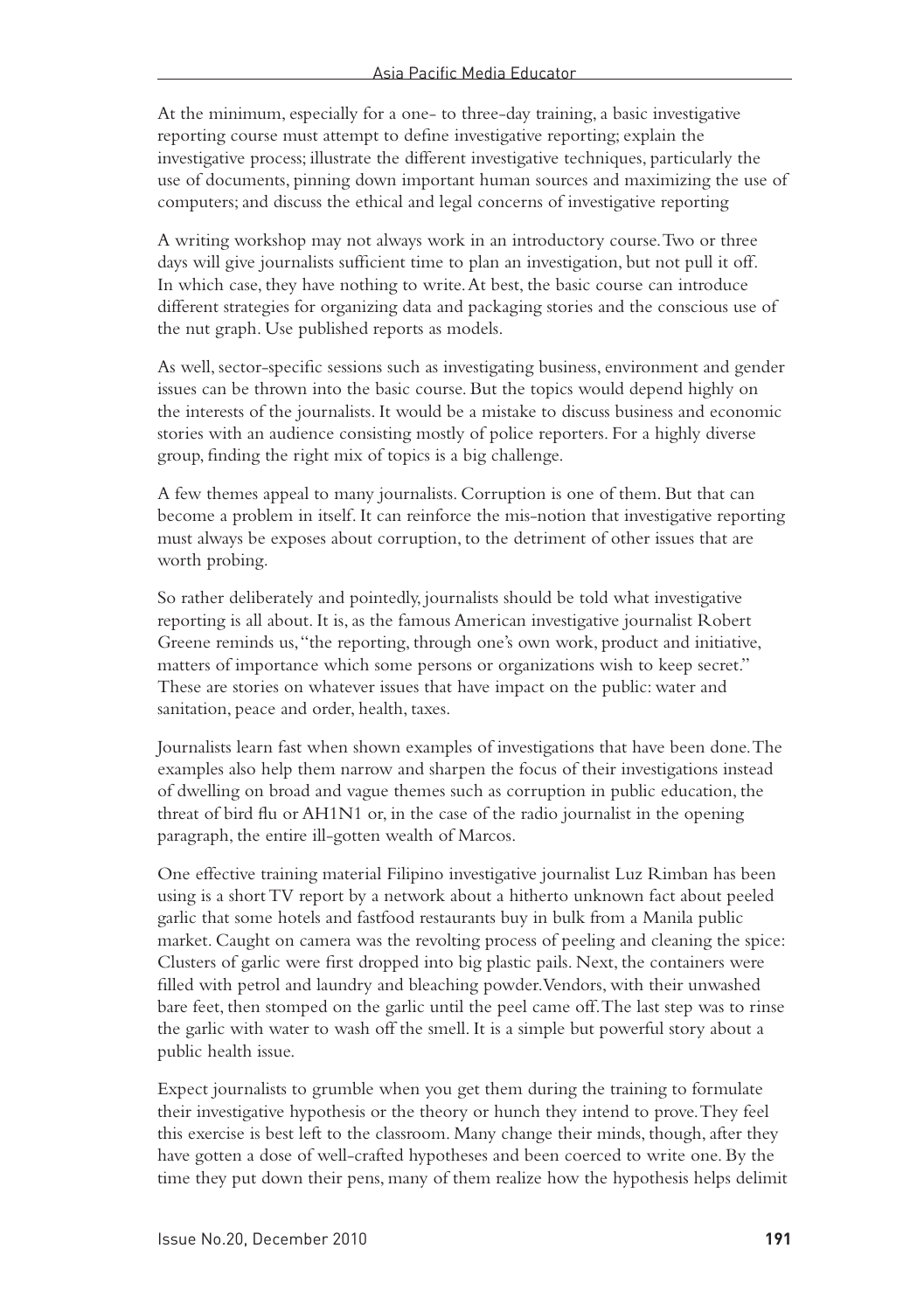their inquiry and make it realizable. Here's one well-written hypothesis that eventually guided a team of four journalists in an East Asian country in their investigation:

"Posh residential units are being built for the president, prime minister and other high-ranking government officials in a protected area, in violation of an existing law that allows only temporary structures for tourism and research. Construction of these permanent structures was made possible by a string of orders circumventing the law and issued by no less than the Ministry of Environment"

Whether it is for half a day or four days, the training should dwell at length on the investigative process, from the first lead and sniff, to the investigative techniques and fact- and libel-checking. A chart demonstrating the process step by step often comes in handy. Nothing, however, beats walking journalists through each step that goes into the making of an actual investigative report.

Because it helped unseat a president, PCIJ's investigation on the unexplained wealth and excesses in office of Joseph Estrada, in which I was involved, is of great interest to many journalists in the Philippines and elsewhere. The investigation has even been written up by the World Bank Institute for use in its training on investigative reporting. *(Journalistic Legwork that Tumbled a President: A Case Study and Guide for Investigative Journalists* can be downloaded from *http://www.worldbank.org/ wbi/governance/pubs/estrada.html.)* The reports on Estrada illustrate rather clearly the investigative process and the rich mix of data-gathering methods (documents, interviews, observation and computer-assisted reporting) at the disposal of journalists.

More recently, I have found myself describing to journalists and researchers the elaborate process my colleagues at VERA Files and I employed to trace a \$1.3 million bayfront home in an upscale neighborhood in the Bay Area in California to President Gloria Arroyo's elder son, Juan Miguel "Mikey" Arroyo. He had omitted to declare the five-bedroom property in his recent annual asset declarations as a member of Congress. It was the top story of nearly all leading newspapers and television networks. Unable to explain how a man of limited means could at the time acquire the property, Arroyo would later explain that he had raised the money from wedding gifts and election campaign contributions—a possible violation of the law because he never declared any campaign contributions he had gotten to the electoral commission. When the public didn't buy the reason he gave, the president's son was reduced to saying that he married well.

Many other stories serve as good examples, including small but equally meaningful ones to ensure that investigative reporting does not come across as too daunting to beginners. Take this journalistic investigation on how the Philippine military had kidnapped children of suspected communist rebels to force their parents to surrender. Through wide-ranging interviews and documents obtained from the military, courts, church, nongovernmental organizations and the legislature, the writers documented the little-known military operations that resulted in heartbreaking forced separations.

The learning process is further helped by having participants deconstruct investigative reports and identify and classify the sources of information in order to figure out what works and doesn't. That requires giving readings in advance—and making sure the journalists have read the reports when they show up at the session. In the case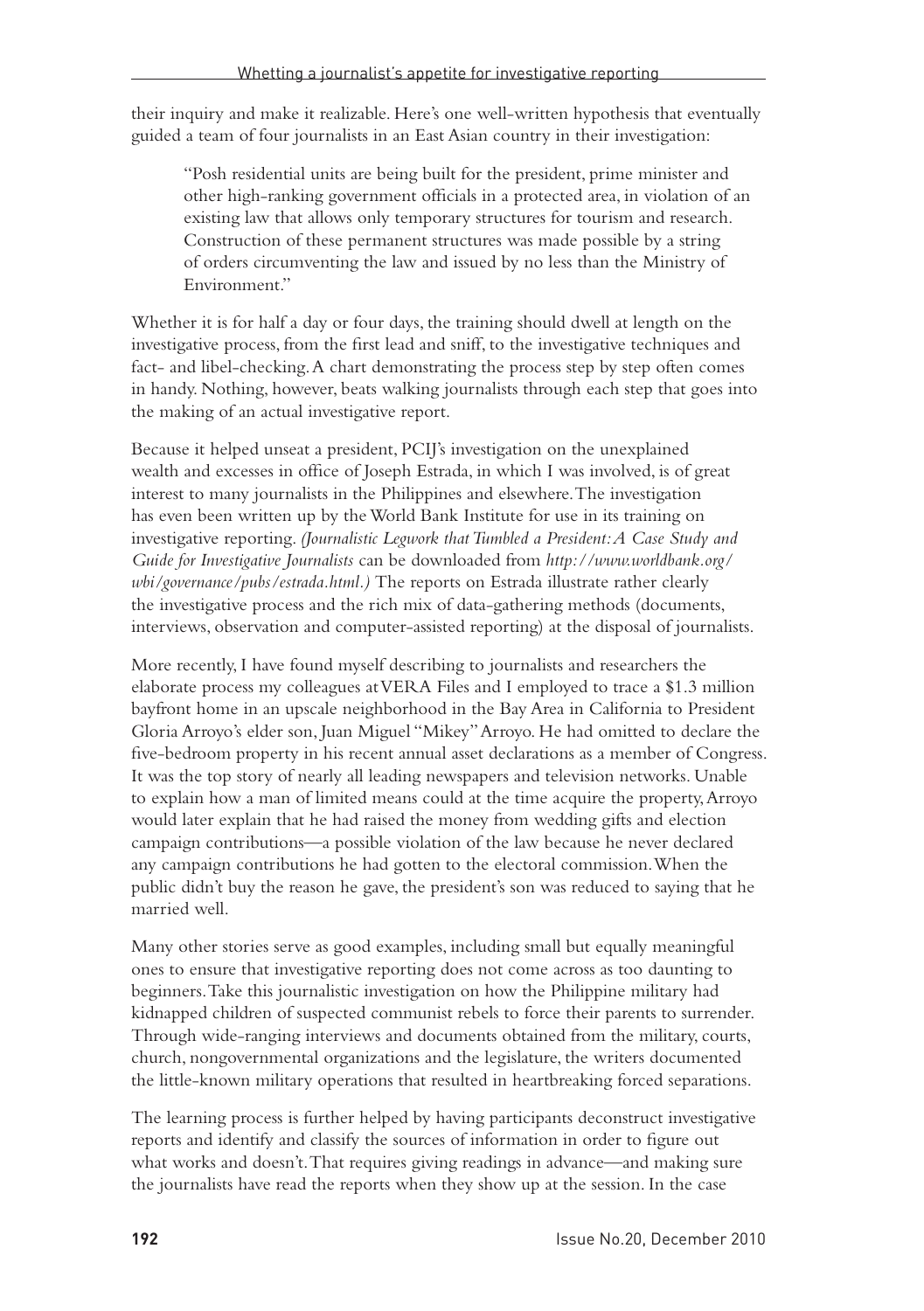of a video, that means supplying journalists the background on what they are about to watch and coming up with key questions to guide the discussion right after the showing.

When I first ran the basic course on investigative reporting, I assumed that the basics of interviewing could be skipped. After all, the participants were mostly professional journalists who had logged at least three years of work experience. I had long changed my mind after assessing the quality of questions some participants came up with. A disturbing number were unintelligible, poorly phrased or badly sequenced. Others could easily be answered if the journalists simply did background research.

Getting journalists to draft questions and subjecting these to critiquing by the trainers and co-participants often help them recognize their mistakes. An equally effective training strategy is to run a mock interview with a known news subject (say, an ambassador from a big country) who would give journalists at the end of the session a candid assessment of how good—or bad—their questions were and how they asked the questions. It can be a humbling experience for journalists.

Some journalists need to sharpen their listening skills. In the mock interview, they can be restricted to asking just one question of the news subject. This forces them to pay close attention to the discussion and learn to pick up from where other interviewers leave off.

Certain journalists are apparently unused to conducting extensive as well as intensive interviews, having gotten used to short interviews that end quickly once the good quote or soundbite emerges. Too, some journalists don't practise multiple sourcing, even for controversial or sensitive information. Then there are journalists unaccustomed to confrontational interviews and can't ask pointblank about a wrongdoing or an improper act or behavior.

At one training for Mindanao journalists, a radio reporter announced that he was raring to accost a lawmaker from the region about the documents he had obtained showing the public official's alleged misuse of government funds. But when the lawmaker walked into the training room later in the afternoon for the mock interview, there wasn't a single peep from the journalist. He later explained that he didn't know when and how to pose the question.

Role-playing or making journalists act out situations where they have to deal with tough interview subjects is worth trying. But a lot of preparation and time are needed to prepare and run the exercise. Scenarios, for one, have to be well thought out. Clear, detailed instructions must be given. Key questions for processing and evaluating the activity are needed. Despite all the preparations, however, things can go wrong, especially when journalists refuse to cooperate because they look at role-playing as just a game.

Exposure trips to sites of stories and to interview sources enhance the learning process. Before the trip, get a resource person to give a good briefing and distribute background materials before the trip. Discuss possible interview subjects and the questions that can be raised.

Surprisingly, there still are journalists who believe they can get by with little or no documents. For example, it is not uncommon to find journalists who do not know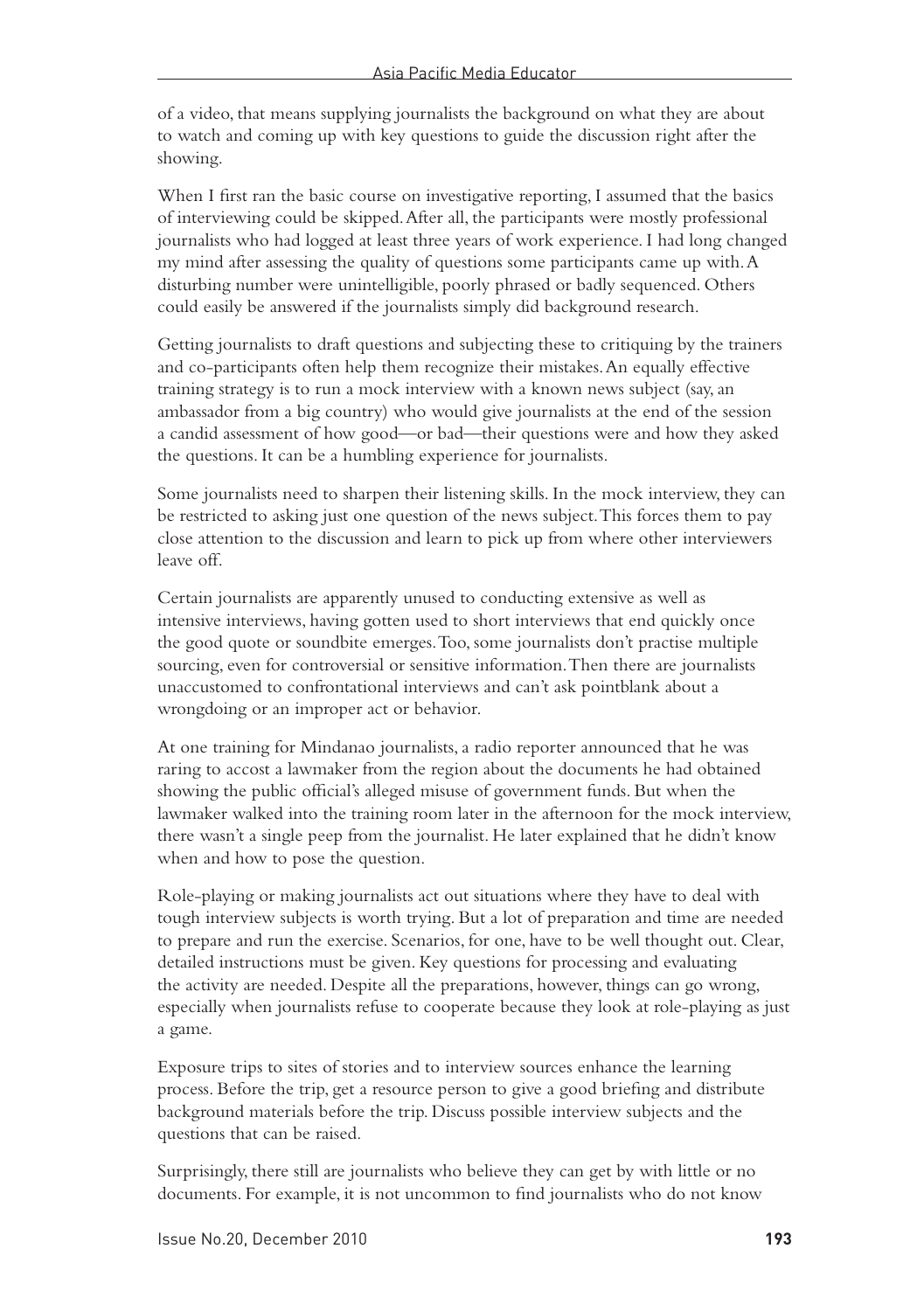that corporations file General Information Sheets with the government and these documents show changes in ownership, among other things. These journalists are among the hardest to train because they are clueless about what documents are available, where and how to access them, and how to use the documents in their stories. In instances like these, trainers may find themselves rattling off a long list of documents that are available to journalists and the record custodians.

Almost always, journalists bring up obstacles to accessing documents and seek suggestions on how to overcome these. Trainers have an easier time addressing the issue with journalists who work in democratic states that guarantee the right to information such as the Philippines and Thailand. Most of the time, participants only have to be reminded about their right, what constitute public and nonpublic records, what equipment to bring to capture the documents, and the steps they can take when denied access.

But in countries that punish possession of what are commonly considered public records in democracies, journalists may be putting themselves in danger by doggedly pursuing the paper trail. Under these circumstances, the practice of investigative journalism is almost certain to be nonexistent. And it would be imprudent to advise journalists to throw caution to the wind, especially when draconian laws like the Official Secrets Act and Internal Security Act hang over their heads, as they do in Malaysia and Singapore.

Trainers, however, ought not to pass up the opportunity to equip journalists even in authoritarian states with investigative skills, including document gathering and analysis. Who knows? These countries might just wake up one day to find democracy in their midst, as has happened in the Philippines and in many parts of Asia and the world.

Investigative reporting training must stress the importance of looking for the smoking gun, or the physical evidence that would pin down a wrongdoing. In the Estrada investigation, this was the blueprint of a mansion he was building for a mistress using a crony as his front: The document bore the first names of his three children by her. In the case of Arroyo's son, these were documents, mostly deeds, filed with the records office in San Mateo county in California and his asset declarations filed with the Office of the Ombudsman in Manila. Inviting professional detectives to talk to journalists about their work, especially the paper chase and surveillance work, also enlivens the training.

A number of journalists are skilled in obtaining documents. Sometimes, however, their problem lies in their inability to analyze the documents, especially highly technical ones, and grasp their importance. Show them lots of sample documents with stories waiting to be told. One example: A delivery receipt for a shipment of school desks to a provincial government where all the entries, even the date, are left blank save for the name of the governor and a wrong address. Why the missing data? Trainers can start a collection of documents from the different sectors, from audit and police reports to budget and procurement records.

Numeracy training should figure high in the trainer's list, even if some journalists detest numbers. Besides introducing spreadsheets, it helps to have participants learn to read financial statements, both of government and the private sector. Knowledge and use of database managers and statistical software also brings investigations to a